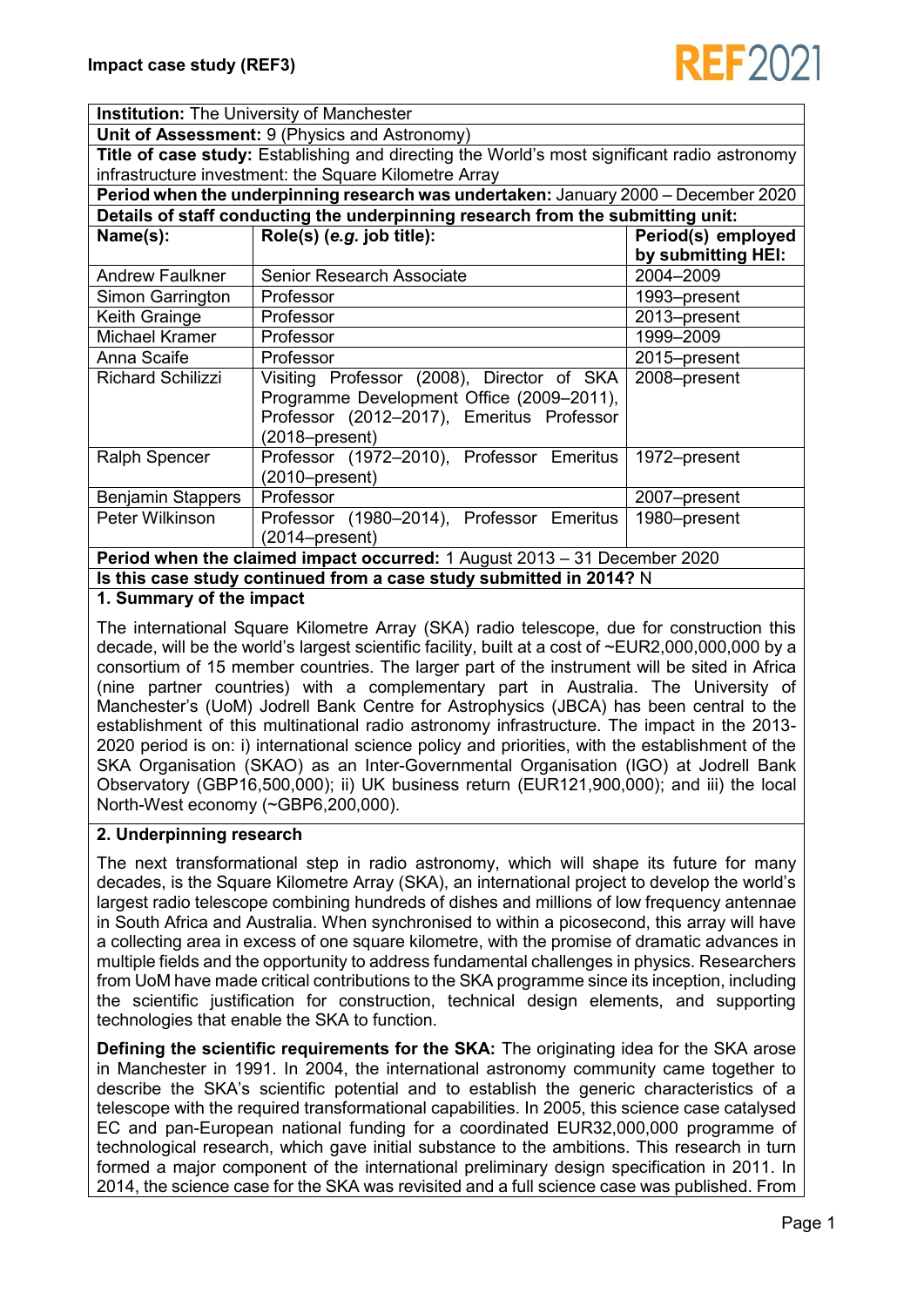

the 2014 science case the SKA Organisation identified 13 "key science priorities" that should drive the design of the telescope. These formed the key reference for the SKA Level 0 Science Requirements, which in turn inform the Level 1 Technical Requirements for the instruments.

UoM researchers have made major contributions towards the scientific justifications for building the SKA, both through advancing the field of radio astronomy and determining how hypotheses could be tested by observing astrophysical phenomena. In particular, UoM researchers outlined the scientific justification for using the SKA to conduct a pan-galactic survey of pulsars, which will allow several physics hypotheses to be tested **[1]** including the possible detection of extremely low-frequency gravitational waves, the "No Hair" theorem for black holes, and the nuclear composition of neutron stars. They showed that tests of General Relativity, which can only be tested in extremely high-gravity environments such as pulsars orbiting black holes, could also be conducted with a sufficiently powerful telescope such as the SKA **[1]**. Pulsar searching and high-precision timing form two of the 13 key science priorities for the SKA.

**Detailing the technical requirements of the SKA: In 2010, the Square Kilometre Array** Design Study (SKADS) working group, which was chaired by and included several UoM researchers, produced a technical report that detailed the pathway by which a fully functional SKA could be built **[2]**, based partly on the ambition laid out in UoM's early proposals. The SKADS group found that an SKA design that provided the desired level of capability could be built with a budget of EUR1,500,000,000 **[2]**. It laid out a dynamic timetable for construction and identified the improvements in processing and communications technology that would be needed to meet the construction timeline. Specific designs for the telescope component of the SKA were developed in the PrepSKA Work Package 2, a working group led by UoM's Richard Schilizzi **[3]**. This work was the basis for the initial project specification, agreed upon in 2011, and produced the conceptual designs for all major telescope sub-systems of the SKA.

**Advancing technology to enable the SKA's successful operation:** UoM researchers have also conducted key research into new technologies that will enable the SKA to function. For example, data received by each of the thousands of detectors must be synchronised to within 1 picosecond for the SKA to operate successfully. Paper **[4]**, through crucial experiments conducted at UoM's Jodrell Bank, found that a fibre-based layer-by-layer system could achieve the necessary frequency transfer stabilities of 1 picosecond in 1 second. Stabilities of this level are sufficient to provide the temporal coherence required between the SKA's antennas. This novel technology development, coupled with the expertise in high-volume astronomical data transport built through the UoM-led e-MERLIN project, resulted in UoM being chosen to lead the international SKA Signal and Data Transport (SaDT) Consortium in 2013, with UoM researchers constituting 14 of the 45 members of the working group, including the Chair, at peak project time. The consortium developed detailed designs of the data transport and timing networks for the SKA. This design work was very complex due to the networks' integration into every element of the telescope, reflected by the fact that the final design was captured in 279 separate documents, summarised by UoM researchers in 2018 **[5]**. These designs have since passed Critical Design Review (CDR) by a panel of 32 independent experts, and has been incorporated into the SKA's baseline design.

UoM researchers have also demonstrated that the low frequency technology used for SKA can be calibrated by establishing the flux scale for low-frequency radio astronomy, which resulted in the award of the 2019 Jackson-Gwilt medal of the Royal Astronomical Society to Scaife, with the citation: "*establishes a new flux scale optimised for facilities such as LOFAR* [Low Frequency Array] *and SKA. This work has become the gold standard for flux calibration and now underpins all low-frequency radio observing*". They have also advanced the big data technologies that are required for the SKA to function. In a 2019 paper, UoM researchers defined a processing pipeline capable of handling the huge volumes of data that will be generated by the SKA **[6]**.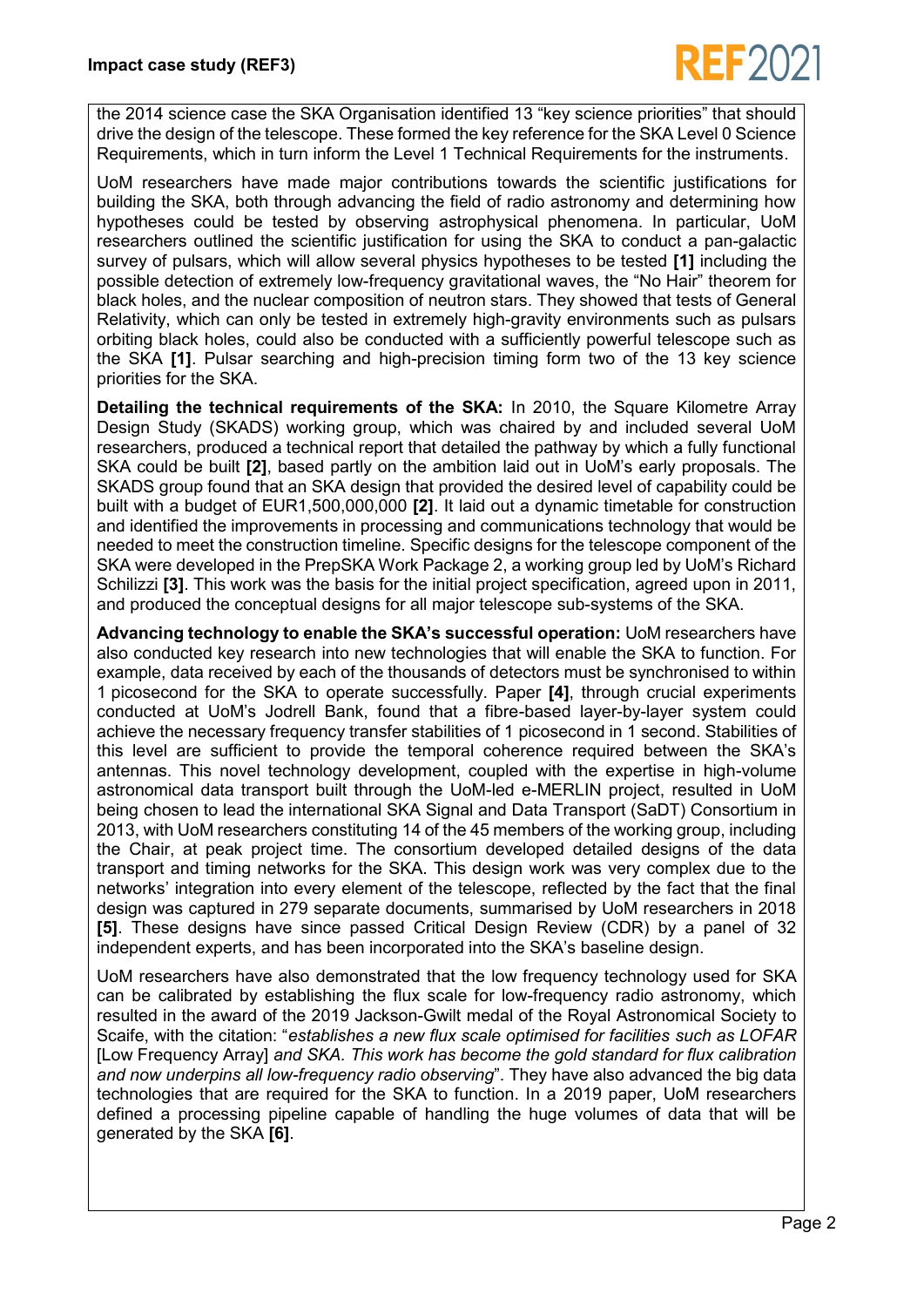

# **3. References to the research** (UoM authors in bold)

- [1] **M. Kramer**, D.C. Backer, J.M. Cordes, T.J.W. Lazio, **B.W. Stappers**, S. Johnston, "Strong-field tests of gravity using pulsars and black holes", **2004**, *New Astronomy Reviews*, 993-1002. DOI: [10.1016/j.newar.2004.09.020](https://doi.org/10.1016/j.newar.2004.09.020)
- [2] **A. Faulkner,** A. van Ardenne, S. Torchinsky, A. van Es, P. Alexander, R. Bolton, S. Rawlings. J-G bij de Vaate, D. Kant, J. Bregman, S. Montebugnoli, M. Jones, P. Picard, **P. Wilkinson**, "Aperture Arrays for the SKA – The SKADS White Paper", **2010**, [from the SKA website](https://www.skatelescope.org/public/2011-06-28_Signal_Transport_and_Networks_CoDR/CoDR_Applicabledocuments/AppDoc11_122_Memo_Faulkner.pdf)
- [3] Various authors, including **R. Schilizzi**, "SKA Conceptual Design", PrepSKA WP2, **2010**,<https://prepska.skatelescope.org/ska-design/>
- [4] **R. McCool**, **M. Bentley**, **M. K. Argo**, **R. Spencer** and **S. Garrington**, "Transfer of a 1486.3 MHz frequency standard over installed fibre links for local oscillator distribution with a stability of 1 picosecond", **2008**, *34th European Conference on Optical Communication*, Brussels, DOI: [10.1109/ECOC.2008.4729488](https://doi.org/10.1109/ECOC.2008.4729488)
- [5] **K. Grainge**, **B. Alachkar**, S. Amy, D. Barbosa *et al.*, "Square Kilometre Array: the radio telescope of the XXI century", **2017**, *Astronomy Reports*, 61. DOI: [10.1134/S1063772917040059.](https://doi.org/10.1134/S1063772917040059) 15 of the 45 authors are from UoM.
- [6] **R. Lyon**, **B. Stappers**, **L. Levin Preston**, **M. Mickaliger**, **A. Scaife**; "A Processing Pipeline for High Volume Pulsar Data Streams", **2019**, *Astronomy and Computing*, 100291. DOI: [10.1016/j.ascom.2019.100291](https://doi.org/10.1016/j.ascom.2019.100291)

The body of underpinning research, which was conducted by UoM over many years, was funded by several grants totalling approximately GBP27,200,000. Much of this funding includes SKA design, development and technology funding, including the funds that helped produce the SKADS **[2]** and PrepSKA **[3]** documents.

#### **4. Details of the impact**

UoM has been at the centre stage of the scientific and the technical development work that has established the SKA viability, beginning with its inception. Over the past decade, the technical feasibility of the project, including timeframe and cost, has been defined in detail through a formal system engineering process, construction funding has been secured, and the coordinating organisation over-seeing the project has been transformed by international treaty into an inter-governmental organisation (the SKAO) headquartered in the UK and hosted by UoM. Impact from the scientific and technical research programmes is in three areas: international science policy and priorities; economic return to the UK from the SKA project; and local economic impact from the establishment of the first IGO in the North West of England. This impact has been enabled by field-leading fundamental research from UoM, technical designs produced and led by UoM researchers, and technology development specifically targeted at enabling the SKA's systems.

**4.1 Science policy and priorities [A, B, C]:** The initial co-ordinating body for the SKA, the "SKA Organisation" (SKAO), was formed in 2011 and the site decision for the instruments in South Africa and Australia was taken in 2013, making the SKA-MID telescope the first fully international science infrastructure to be sited in Africa. In 2015, the site decision for the global headquarters of the project was made through a competitive bidding exercise. The bids were assessed on 11 formal criteria, including local research environment. The UK was successful in its bid for the SKA headquarters to be sited at Jodrell Bank Observatory, with the UK case building heavily on UoM's historic and continued contributions to SKA research, as well as their "*long and significant history of world-leading research in radio astronomy*" **[C]**. Letters of support from 19 UK companies, government ministers and local MPs further reinforced the case **[C]**. The GBP16,500,000 construction budget for the headquarters was supported by BEIS (GBP9,800,000), UoM (GBP5,200,000) and Cheshire East Council (GBP1,500,000).

In March 2019, an international treaty was signed by the member countries establishing the SKAO as an inter-governmental organisation **[C]**. IGO status for the SKAO, as proposed in the UoM-led PrepSKA document **[3]**, grants diplomatic immunities and privileges to the SKAO, and reduces project costs by granting exemption from Value Added Tax (VAT) and duties on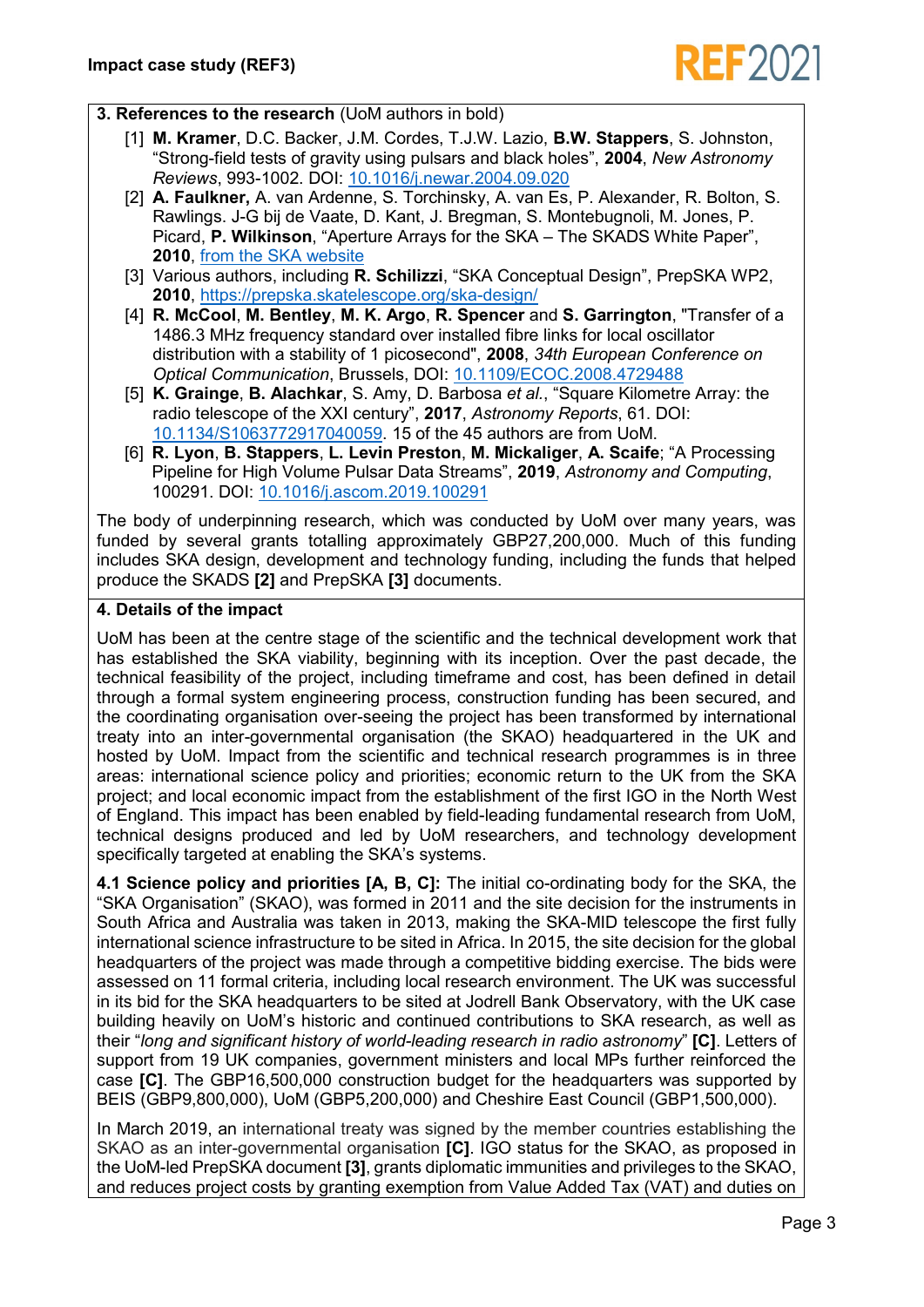associated spending **[A]**. Additionally, the SKA's Deputy Director-General highlights that the treaty-based nature of IGO status "*increases the security of project funding, ensures the inviolability of documents and data and ensures SKAO staff may be recruited largely independent of standard immigration processes.*" **[A]**. The SKA treaty was ratified by the UK in December 2020 and the IGO entered into force in February 2021 **[A]**.

**4.2 UK business return from the SKA [A, D]:** The baseline design for the technical specifications of the SKA instruments and infrastructure commenced in 2013 and was undertaken by nine international consortia. Two of these consortia were led from the UK: Signal and Data Transport (SaDT; University of Manchester) and Science Data Processor (SDP; University of Cambridge). The total earned value of these consortia to the project was EUR38,000,000 **[A]**.

Technical design work was evaluated by a formal system engineering process overseen centrally by the SKAO, culminating in consortium-level Critical Design Reviews (CDRs) which were passed in 2018 (SaDT) and 2019 (SDP). An overall SKA System CDR then began in December 2019, concluding in March 2020 **[A]**. Successful conclusion of the CDR process demonstrated to member states that the project proposal was both feasible and achievable within an acceptable timeframe and cost and the SKAO is currently seeking confirmed financial contributions totalling EUR1,986,000,000 over the period 2021-2030. A "*significant fraction*" of these funds has been secured, and work is continuing to secure the remainder **[A]**. The UK government's Department of Business, Energy and Industrial Strategy (BEIS) has confirmed GBP190,000,000 to support the project: this includes GBP100,000,000 in capital expenditure towards construction, and a further GBP90,000,000 towards operations and support for the HQ between 2021 and 2030.

To date, a total of EUR121,900,000 in construction contracts for the SKA has been awarded to UK organisations, significantly in excess of the UK's capital contribution to the project and many as a direct result of UoM's contribution to the SKA design **[A]**. These contracts include the non-imaging processing component of the SKA Data Processing Tier 1 (primary) contract awarded in 2019 **[A]**. This component has a value of EUR15,000,000, of the total EUR63,400,000 of the Data Processing Tier 1 contract **[A]**, and was awarded based on the expertise in pulsar science at UoM **[1]**. In their 2017 Impact Report, STFC states that some 55 UK companies had already been awarded contracts connected to SKA work for a combined GBP5,900,000 **[D]**. In 2020, as a result of the design work conducted by the UoM SaDT team **[4, 5]** and their track record in this area, the UK was also selected as the Tier 1 lead for the SKA Synchronisation, Timing and Clocks construction contracts, valued at EUR9,900,000 **[A]**.

**4.3 Local economic impact from the establishment of the SKAO at Jodrell Bank [A, D, E]:** Between August 2013 and July 2020 the SKAO has received in excess of EUR80,000,000 in operational funding from the member states, including BEIS, as well as various EU funding streams **[A]**. This funding includes support for UK-based SKAO staff who oversaw the development of the SKA baseline design and production of prototype components, as well as the outsourcing of technology development.

The SKAO workforce in August 2013 was 26 full-time staff **[A]**. By July 2020 this number had increased to 105 full-time staff, including employees from 20 countries, and recruitment is still ongoing **[A]**. These staff are "*a mixture of scientists, system engineers, domain specialists, software engineers and project managers, supported by business-enabling staff*" **[A]**. The SKAO has also benefited directly from UoM's strong research environment by employing or seconding seven staff directly from the University. The SKA's Project Director emphasises the benefit of recruiting UoM-trained experts, saying, "*Such people are already very familiar with the SKA, having contributed to the design development, and bring technical and other skills that can be immediately deployed to help drive the SKA programme*" **[A]**.

Since the HQ building became operational in November 2018, its staff have been estimated to contribute around GBP6,200,000 annually to the local economy in Cheshire East and the surrounding area, and are estimated to have invested GBP6,000,000 in the local property market **[A, D, E]**.